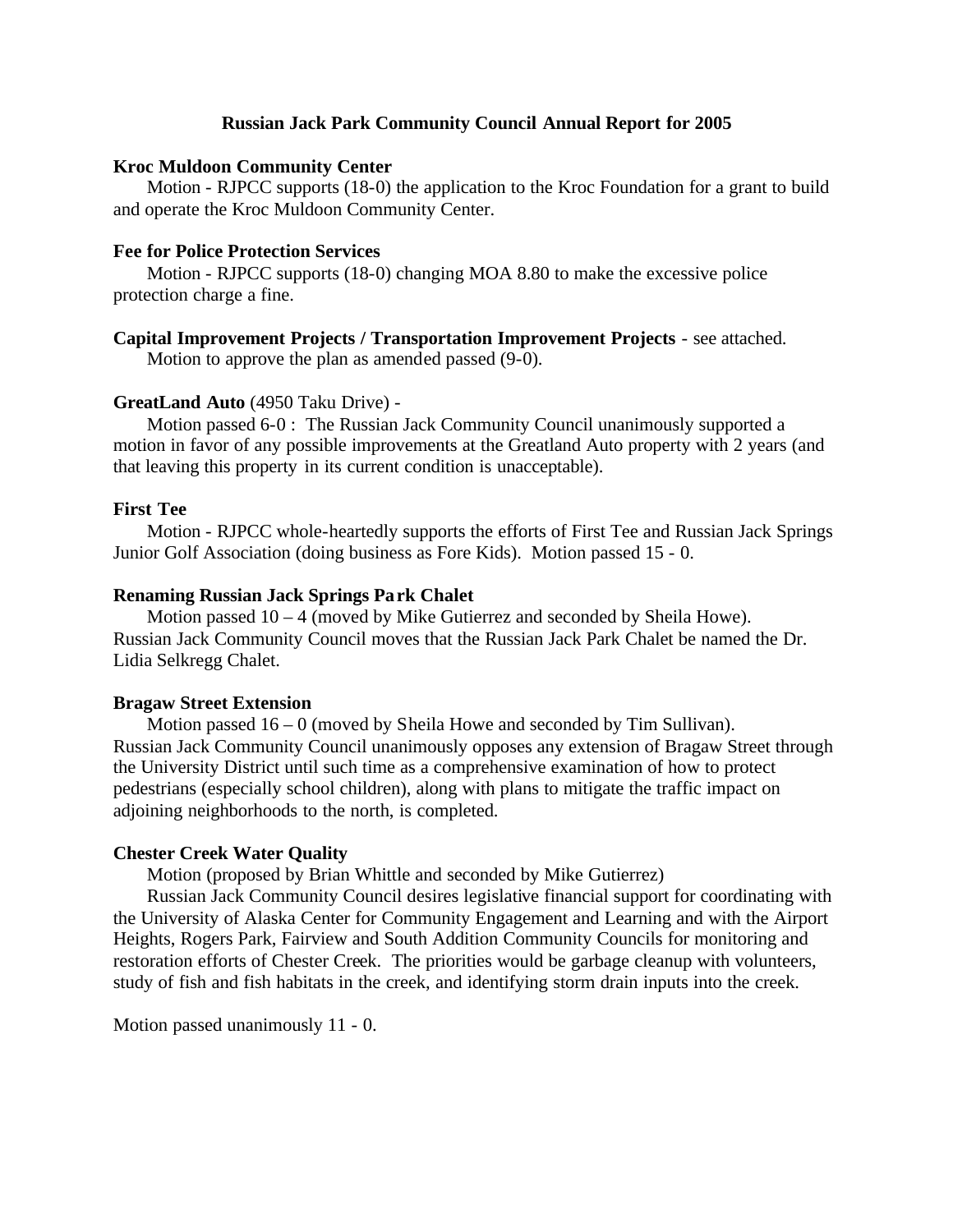**Conifer Park** - Residents that live across from the park submitted the following complaint:

On some evenings the park is overcrowded with members of certain groups. This results in Visible drug and alcohol use Public urination in the park (not in the latrines) Vandalism of trees and tables Litter, with the trash cans damaged Curfew violations Speed and parking violations on the adjacent streets.

Assemblyman Bauer and APD spoke with the leaders of those groups. The problems were abated, and the residents' concerns were allayed. The Community Patrol checked the park on the nights it operated.

# **Community Patrol**

The patrol picked up mattresses and other large trash from the San Antonio area during spring clean up and worked with the Mountain View Community Council to dispose of the material.

# **Bylaws Committee**

The only change necessary to bring our bylaws into compliance with the municipal code is: (under President [Article VIII, Section D.1.d])

*d. ensure that the email and postal mail membership lists are only used for council business.*

## **San Antonio Park Picnic**

The park dedication and community picnic were a great success. Many thanks to the Malaspina/Glacier Terrace Trailer parks for their support of the picnic. Certificates of appreciation were awarded to various people who were instrumental in getting the park built.

Later, a certificate of appreciation was presented to the Army National Guard for its support at the picnic.

## **Weed 'N' Seed**

Office is at 1569 Bragaw Street. The APD substation is open in the same building.

## **Election of Officers** - The following were elected (2006):

| President      | Kathleen Plunkettunanimously |              |
|----------------|------------------------------|--------------|
| Vice President | Fred McLeary                 | unanimously  |
| Secretary      | Ed Leach                     | unanimously  |
| Treasurer      | Mike Devitt                  | unanimously  |
| FCC delegate   | Mike Gutierrez               | unanimously  |
| FCC alternate  | <b>Brian Whittle</b>         | unanimous ly |
| Trustee        | Fred Thomas                  | unanimously  |